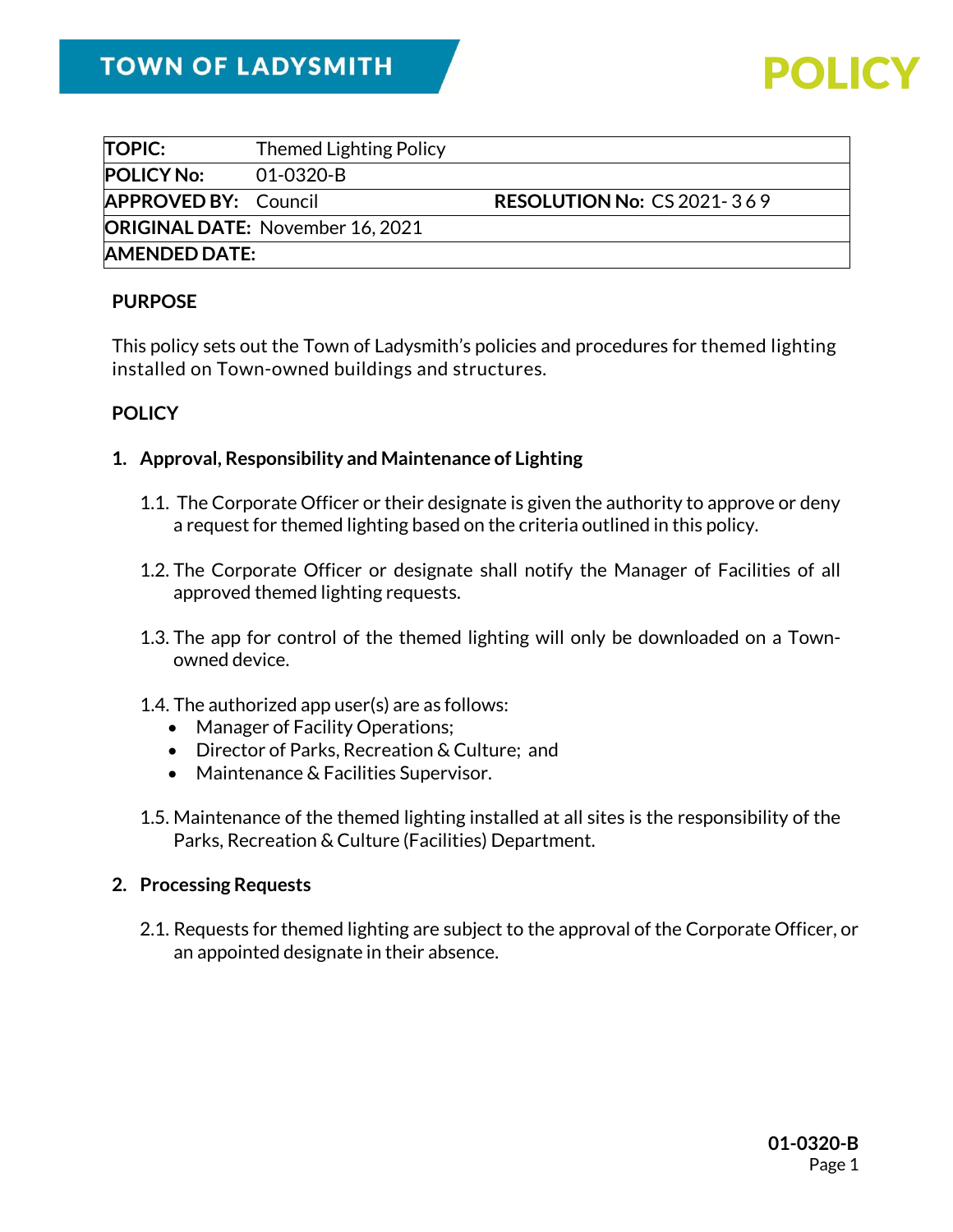- 2.2. General criteria for external requests will include the following:
	- Requests are to be made in writing at least 14 days in advance of the requested date;
	- Requests will be considered from registered non-profit or charitable organizations that are non-denominational and non-political;
	- Requests will not be considered for commercial purposes (e.g. product launches, corporate events) or for individual recognition, including personal occasions (e.g. gender reveal, birthdays, anniversaries);
	- Applicants will be requested to provide messaging and visual content for Town social media posts (see Recognition);
	- Approval will be based on these guidelines and the availability of the requested or an alternate suitable date; and
	- In general, approved themed lighting will be displayed overnight, dusk until dawn, unless specified otherwise.
- 2.3. Internal requests from Council or staff may be brought forward for consideration if the recognition aligns with the criteria outlined in this policy, a proclamation by the Mayor, and/or supports awareness of a Town initiative.

## **3. Colour & Pattern**

- 3.1. The lighting selection will be based on RBG colours.
- 3.2. The Town reserves the right to select an appropriate colour on behalf of the applicant if one is not provided.
- 3.3. Dynamic colour patterns may be implemented subject to request and approval.

## **4. Recognition**

- 4.1. The requesting party will be asked to provide messaging and graphics, subject to the approval of the Communications and Engagement Specialist, for staff to distribute using various communications platforms (website, social media, newsletter).
- 4.2. Council will be provided with advance notice of all approved requests for themed lighting.
- 4.3. The lighting schedule will be updated on the Town's website as new requests are approved.
- 4.4. Applicants will be required to indicate how they intend to use any images of Town buildings and structures to support their respective awareness initiative.